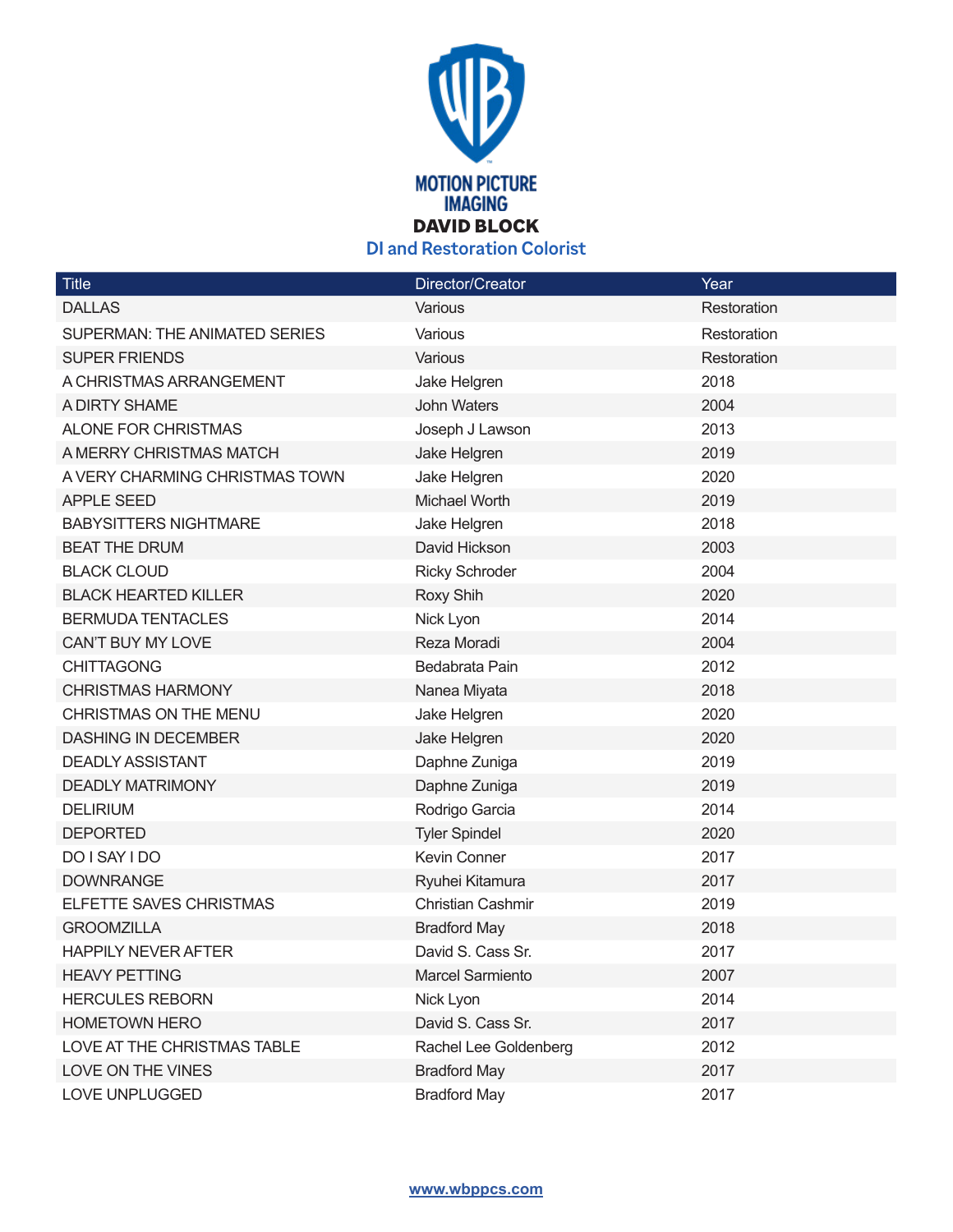

| Title                                                      | Director/Creator                                              | Year        |
|------------------------------------------------------------|---------------------------------------------------------------|-------------|
| <b>MYSTERIOUS SKIN</b>                                     | Gregg Araki                                                   | 2004        |
| ONCE UPON A DATE                                           | Lee Friedlander                                               | 2017        |
| PSYCHO PARTY PLANNER                                       | Jake Helgren                                                  | 2020        |
| PSYCHO SISTER-IN-LAW                                       | Jake Helgren                                                  | 2020        |
| PSYCHO STRIPPER                                            | Jake Helgren                                                  | 2019        |
| <b>SANTA CLAWS</b>                                         | <b>Glenn Miller</b>                                           | 2014        |
| SAVE THE WEDDING                                           | Jake Helgren                                                  | 2021        |
| SHARKNADO - THE ORIGINAL                                   | Anthony C. Ferrante                                           | 2013        |
| SINS AND SEDUCTION                                         | Jake Helgren                                                  | 2018        |
| SLEEPING BEAUTY                                            | Casper Van Dien                                               | 2014        |
| SISTER OF THE GROOM                                        | Amy Miller Gross                                              | 2020        |
| THE BADGE                                                  | Joseph Antoine Clavet                                         | 2015        |
| THE PERFECT MOTHER                                         | Jake Helgren                                                  | 2018        |
| THE NEIGHBORHOOD NIGHTMARE                                 | Jake Helgren                                                  | 2018        |
| THE NURSE                                                  | Sam Irvine                                                    | 2014        |
| THE RAMEN GIRL                                             | Robert Allan Ackerman                                         | 2008        |
| THE SHED                                                   | Frank Sabatella                                               | 2019        |
| THE TIME CAPSULE                                           | <b>Travis Greer</b>                                           | 2022        |
| THE WEDDING DO OVER                                        | W.D. Hogan                                                    | 2018        |
| <b>WELCOME TO THE CHRISTMAS FAMILY RE-</b><br><b>UNION</b> | Jake Helgren                                                  | 2021        |
| THE OTHER ME                                               |                                                               | DI          |
| WRITING AROUND THE CHRISTMAS TREE                          | Jake Helgren                                                  | 2021        |
| TACOMA FIRE DEPARTMENT (TV                                 | Kevin Heffernan   Steve Lemme                                 | $2019 -$    |
| <b>GIADA AT HOME (TV)</b>                                  | Anne Fox                                                      | $2008 -$    |
| <b>WOLF WATCH (TV)</b>                                     | Ryan Polito   Liz Patrick   Brian Camp-<br>bell   Steve Paley | 2014 - 2015 |
| <b>ISLAND LIFE (TV</b>                                     | Various                                                       | $2015 -$    |
| CARIBBEAN LIFE (TV)                                        | Various                                                       | <b>HDR</b>  |
| <b>GIADA IN ITALY (TV)</b>                                 | Various                                                       | <b>HDR</b>  |
| <b>GIADA ENTERTAINS (TV)</b>                               | Various                                                       | <b>HDR</b>  |
| 2017 BRITISH SUMMER TIME CONCERT (TV)                      | Various                                                       | <b>HDR</b>  |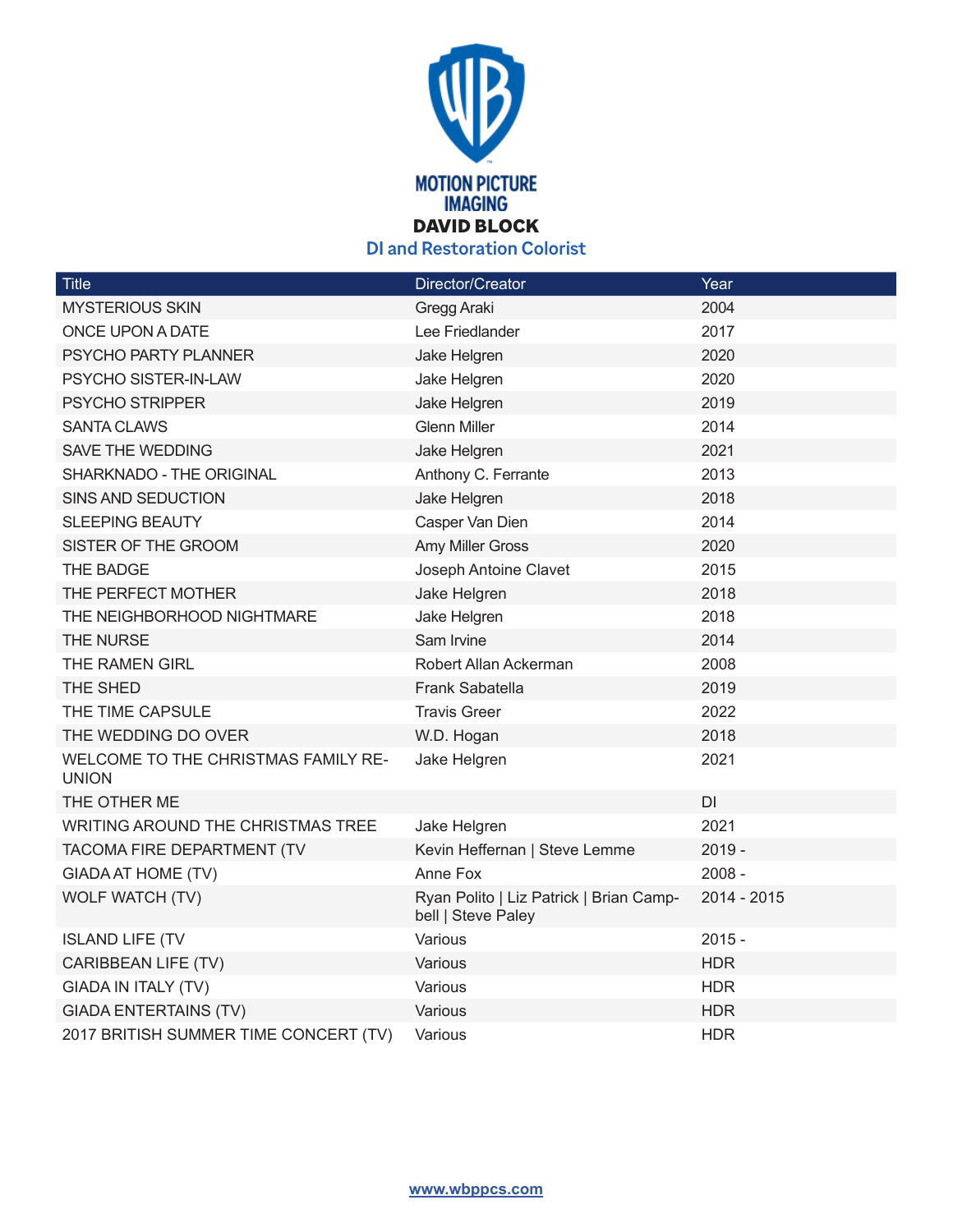

| Title                          | Director/Creator      | Year        |
|--------------------------------|-----------------------|-------------|
| <b>ALIBI</b>                   | <b>Roland West</b>    | Restoration |
| <b>SMOLDERING FIRES</b>        | <b>Clarence Brown</b> | Restoration |
| <b>MANHATTAN</b>               | Woody Allen           | Restoration |
| <b>NEVER FEAR</b>              | Ida Lupino            | Restoration |
| RIDERS OF DEATH VALLEY         | Ford Beebee           | Restoration |
| ONE MORE SPRING                | Henry King            | Restoration |
| A FOREIGN AFFAIR               | <b>Billy Wilder</b>   | Restoration |
| THE GREAT MAN'S LADY           | William A. Wellman    | Restoration |
| <b>ALIAS MARY DOW</b>          | Kurt Keumann          | Restoration |
| <b>GRAND JURY SECRETS</b>      | James P. Hogan        | Restoration |
| THE SQUARE JUNGLE              | Jerry Hopper          | Restoration |
| TAKE A NOTE DARLING            | Mitchell Leisen       | Restoration |
| DEVIL AND THE DEEP             | <b>Marion Gering</b>  | Restoration |
| IT PAYS TO ADVERTISE           | <b>Frank Tuttle</b>   | Restoration |
| <b>HI YA SAILOR</b>            | Jean Yarbrough        | Restoration |
| <b>SING YOU SINNERS</b>        | <b>Wesley Ruggles</b> | Restoration |
| DANCING ON A DIME              | Joseph Stanley        | Restoration |
| <b>FINN AND HATTIE</b>         | Norman McLeod         | Restoration |
| THE FALSE MADONNA              | <b>Stuart Walker</b>  | Restoration |
| <b>EVENINGS FOR SALE</b>       | <b>Stuart Walker</b>  | Restoration |
| <b>ENTER MADAME!</b>           | <b>Elliot Nugent</b>  | Restoration |
| <b>SUSPIRIA</b>                | Dario Argento         | Restoration |
| <b>DEMONS</b>                  | Lamberto Bava         | Restoration |
| THIS IS YOUR LIFE (TV)         | Ralph Edwards         | Restoration |
| <b>WANDA</b>                   | Barbara Loden         | Restoration |
| <b>DANGEROUS MINDS</b>         | John N. Smith         | Restoration |
| <b>TURNER AND HOOCH</b>        | Roger Spottiswoode    | Restoration |
| THE MIGHTY DUCKS               | Stephen Herek         | Restoration |
| THE HAND THAT ROCKS THE CRADLE | <b>Curtis Hanson</b>  | Restoration |
| PLUTO'S CHRISTMAS TREE         | Jack Hannah           | Restoration |
| <b>CON AIR</b>                 | Simon West            | Restoration |
| <b>COCKTAIL</b>                | Roger Donaldson       | Restoration |
| <b>RANSOM</b>                  | Ron Howard            | Restoration |
| <b>HIGH FIDELITY</b>           | <b>Stephen Frears</b> | Restoration |
| THE VILLAGE                    | M Night Shyamalan     | Restoration |